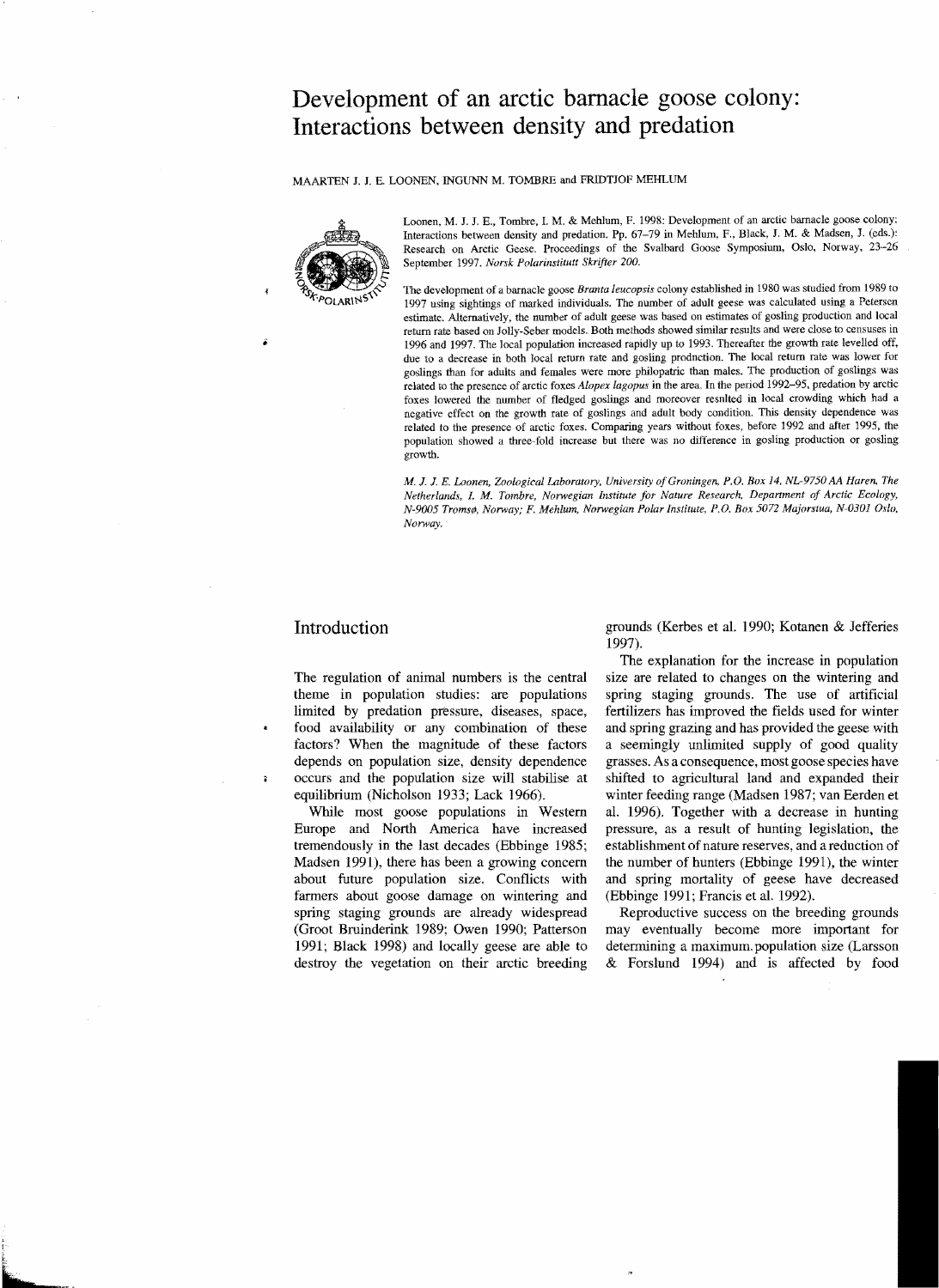Breeding on Svalbard and wintering in southwest Scotland, the Svalbard barnacle goose *Branta leucopsis* has a distribution distinct from the other three barnacle goose populations in the world. With a population size of less than 300 individuals in 1948, increasing to 23,000 individuals in 1996, this population is a prime example of the success of conservation measures (Black 1998). A hunting ban and the creation of a goose reserve at Caerlaverock, Scotland, has resulted in a great increase in the survival rate of wintering geese (Owen 1982). However, observations from the wintering grounds indicate that reproductive success per individual decreased as the population grew larger. The mean brood size on the wintering grounds, the fraction of the adult population accompanied by juveniles and the survival of adults in the period from March to September declined (Owen & Black 1991; Rowcliffe et al. 1995; Pettifor et al. 1998, this volume). At the end of the 19808, the population size seemed to stabilise at 14,000 individuals. However, after 1992, the population increased rapidly to 23,000 individuals (1996) and the mechanism behind this rapid increase is being scrutinised (Black 1998; Pettifor et al. 1998).

Is there evidence for an increased competition for food on the breeding grounds of the Svalbard barnacle goose population? In Svalbard, both the density of nests in individual colonies and the number of known colonies has increased with the increase in population numbers (Prestrud et al. 1989; Mehlum 1998, this 'volume). Competition for food and predation might be different in each colony and this process needs to be studied on a colony scale.

This paper focuses on the population dynamics of a relatively newly established barnacle goose colony in Kongsfjorden. Local return rate of ringed individuals and the survival of goslings in recognisable families are extrapolated to the whole colony. It will be shown that arctic foxes *Alopex /agopus* played a major role in the population dynamics, both by killing goslings and restricting the feeding range of the geese. There is as yet no evidence for density dependence in this colony if the effect of the presence of predators is excluded.

## Material and methods

#### Study area and population

No records exist of barnacle geese in Kongsfjorden from the early 19608. In the years 1977 and 1978, a moulting flock of barnacle geese was sighted in Kongsfjorden (P. Prestrud, unpubL) and the first record of a breeding barnacle goose is from 1980. Since 1980 the breeding population has increased rapidly, to 329 nests in 1997 (Tombre et a1. 1998a, this volume). Barnacle geese breed on the islands in Kongsfjorden, and in years without arctic foxes some nests are also found in the vicinity of the village of Ny-AIesund. After hatching of the eggs, most geese leave the breeding islands and move to the nearby mainland to feed, moult and raise their young. As the adults are flightless during wing moulting, the geese stay in the fjord until wing moulting is completed. The largest concentration of both goose families and adults without goslings is in the direct vicinity of Ny-Alesund (Stahl & Loonen 1998, this volume).

In 1987, geese of the Kongsfjorden colony were caught for the first time during wing moulting. In 1989 there was a second catch, and in the period 1991-97 several catches were made each year. All geese caught were ringed with steel rings and individually coded plastic rings which can be read with a telescope to a distance of 200 metres.

#### Population size

A modified Petersen estimate was used to calculate the total number of adult geese in the population (Seber 1973). During the moulting period, the mortality of adult geese is almost zero (only two observations in seven years of study), and immigration and emigration during this phase are low because all geese are flightless. Therefore, the adult population was considered closed with a constant number of adult geese over the moulting period. Individuals which were recognisable by rings from previous years formed the marked population (r). We assumed that all ringed geese present in the Kongsfjord area were read and that there was an equal chance of catching families from the marked population as from the uumarked population. For each catch  $(i)$ , the total number of

 $\overline{\mathbf{r}}$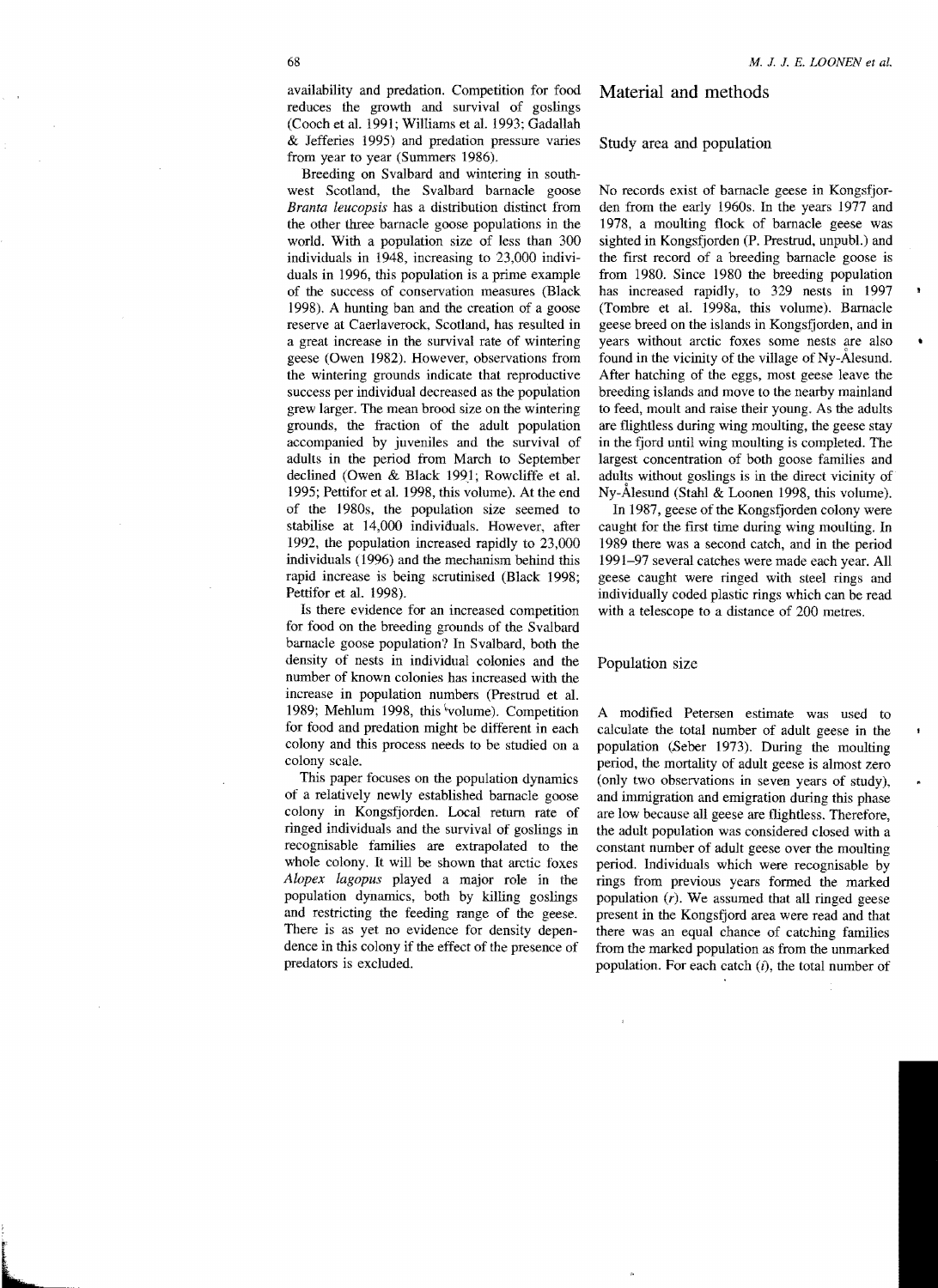caught adults  $(n_i)$  and the number of caught adults which had been recognisable due to rings from previous years  $(m_i)$  were counted. The estimate for the number of adult geese in the population was then  $N = r^* \Sigma n_i / \Sigma m_i$ . A conservative confidence interval of the population estimate was calculated by using a normal approximation without taking the sampling fraction into account (Seber 1973). The sampling fraction  $(\Sigma n_i/N)$  was in some years larger than one because several individuals were captured twice in a season. In 1990, no catches were made and the ring percentage is based on sightings.

To estimate the total number of families, all recognisable families, with at least one parent ringed, formed the marked population. For the proportion of marked families, we used the number of marked individuals identified at the nest during incubation, divided by the total number of nests where rings of parents were checked.

In 1996 and 1997, the whole fjord was censused in the last week of June in order to obtain an assessment of the total adult population.

# Gosling production

Barnacle goose goslings fledge when they are approximately 45 days old. The total number of fledged goslings in the population was estimated as the product of the mean number of fledged goslings per recognisable families and the total number of families in the population. A family was defined as two adult geese which have been sighted at least once with goslings. Family size was recorded at every sighting of a family which was recognisable by at least one ringed parent.

First, the number of fledged young from recognisable families was calculated. From all first sightings of recognisable families in a specific year, the number of goslings was summed and the average date of first sighting was calculated. A daily survival rate (DSR) was calculated from all sightings using a modified Mayfield technique allowing for brood mixing and dependence among brood mates (Flint et al. 1995). Variation in DSR across days was examined by estimating a separate DSR for each day. These values for DSR were regressed against date with the number of exposure days as a weighting factor (Flint et al. 1995). A survival estimate from first observation till fledging  $(S_{fledge})$ can be calculated by multiplying the daily values for DSR over the period from first observation until fledging. The date of fledging was calculated as 45 days after the annual average hatch date. The number of fledged goslings in recognisable families is the multiplication of the number of goslings at first sighting and the survival estimate S<sub>fledg</sub>.

With an estimate for the total number of families in the population, the totals for all recognisable families could be extrapolated to the whole population.

#### Local return rate

Annual rates for local return rate and resighting were estimated from Jolly-Seber models of sightings of ringed individuals in Kongsfjorden. In 1989, a catch of 93 individuals was the first marking occasion. Goose rings were read intensively in all years from 1990 to 1997, while new individuals were ringed annually in the period 1991 to 1997. In the nine years of study, 701 individuals ringed as goslings and 732 individuals ringed as adults were used in the analysis. Mortality of first-year birds is higher than in adults (Owen & Black 1989), and philopatry to the natal colony differs between sexes, as is generally true for waterfowl (Anderson et al. 1992). Therefore, to allow testing for differences with sex and two age classes, the data were organised in four different sets and analysed simultaneously: males ringed as goslings, females ringed as goslings, males ringed as adults, and females ringed as adults. The first age class comprised individuals ringed as goslings with the possibility of returning as yearlings. The other age class consisted of older birds: those ringed as goslings from age 1 year onwards and all geese ringed as adults. In 1990 no catches were made, while in 1994 no goslings were caught due to an almost complete nest failure. Therefore, local return rate and resighting estimates for the firstyear age class are not available for 1991 and 1995. Maximum-likelihood estimates were obtained using the program SURGE (Lebreton et al. 1992; Cooch et al. 1997). A complete hierarchy of time-dependent models from  $\phi_{sat}$ ,  $p_{sat}$  to  $\phi$ ,  $p$ were estimated, where  $\phi$  denotes local return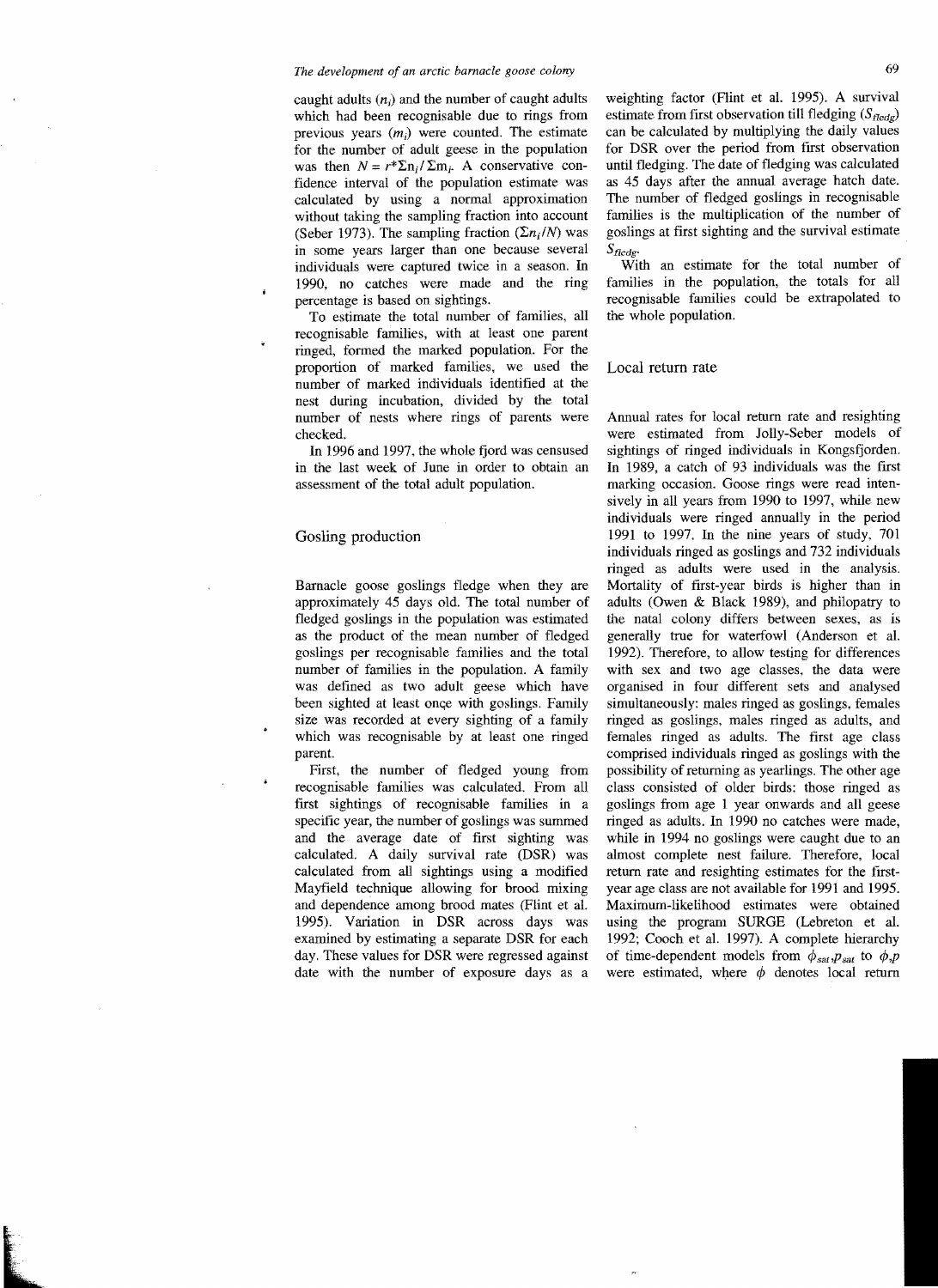| Year | Caught with      | Total<br>caught | Ringed<br>proportion<br>(p) | Sighted rings<br>from previous<br>years $(r)$ | Estimated<br>population<br>size $(N = r/p)$ |
|------|------------------|-----------------|-----------------------------|-----------------------------------------------|---------------------------------------------|
|      | $\text{ring}(n)$ | (n)             |                             |                                               |                                             |
| 1989 | 24               | 68              | 0.35                        | 63 <sup>1</sup>                               | 180                                         |
| 1990 | $221^2$          | $425^2$         | 0.52                        | 102                                           | 196                                         |
| 1991 | 98               | 250             | 0.39                        | 96                                            | 246                                         |
| 1992 | 166              | 304             | 0.55                        | 264                                           | 480                                         |
| 1993 | 174              | 277             | 0.63                        | 377                                           | 598                                         |
| 1994 | 108              | 171             | 0.63                        | 390                                           | 619                                         |
| 1995 | 148              | 228             | 0.65                        | 396                                           | 609                                         |
| 1996 | 201              | 333             | 0.60                        | 432                                           | 720                                         |
| 1997 | 71               | 135             | 0.53                        | 415                                           | 783                                         |

*Table* 1. Estimation of the number of adult barnacle geese in Kongsfjorden based on the density of geese ringed in previous years. The total number of previously ringed geese observed in the season is divided by the proportion of previously ringed geese in catches. <sup>1</sup>Extrapolation on account of restricted observation period in that year. <sup>2</sup>Based on sightings.

probabilities, p denotes resighting probabilities and *s, a* and *t* indicate respectively sex, age and time dependency. Logistic constraints were applied to the estimated parameters so that estimated local return rate and resighting probabilities were constrained in the range 0-to 1. Standard errors and confidence intervals around estimates were based on  $logit^{-1}$  transformations of the transformed values; confidence intervals are thus asymmetric. Model selection was done on the . basis of Akaike's information criterion (AlC), calculated as the deviance of the model plus twice the number of parameters.

The population trend is calculated by multiplying the number of adults and goslings in year t with the local return rate of female adults and female goslings from year  $\text{t}$  to year  $t + 1$ . Because there is no indication for a trend in sex ratio of unringed adults over the years, we assume that a potential sex bias in philopatry is in equilibrium with immigration from other colonies of the opposite sex.

# Gosling growth and grazing pressure

A growth curve for gosling weight was calculated using hierarchical linear modelling and age data of goslings as described in Loonen et aL (in press). Age,  $age<sup>2</sup>$  and year were the only independent variables entered in the modeL Years were grouped when there was no significant difference between years. Annual variation in growth rate is expressed by referring to the calculated average gosling weight at age 35 days.

The mossy shore of the lake Solvatnet (3.5 ha) within the village of Ny-Alesund had the highest goose density of all sites. Grazing pressure was calculated from daily counts of adults, the average number of young per adult and the average body mass for adults and goslings. Average body mass for goslings was calculated from the annual growth curve. For each day, body mass of adults and goslings were multiplied with the number of adults and goslings to obtain an overall measure for grazing pressure (kg goose per ha). These data were averaged per lO-day period.

# Results

#### Population size

The barnacle goose population in Kongsfjorden was estimated to 180 adults in 1989. From 1991 to 1992 the population almost doubled in size, but this rapid rate of increase was not maintained. The population hardly grew in the period 1993-95 but increased slowly after these years (Table 1). The observed number of adults from a census **in** the whole fjord was 679 adults in 1996 and 682 adults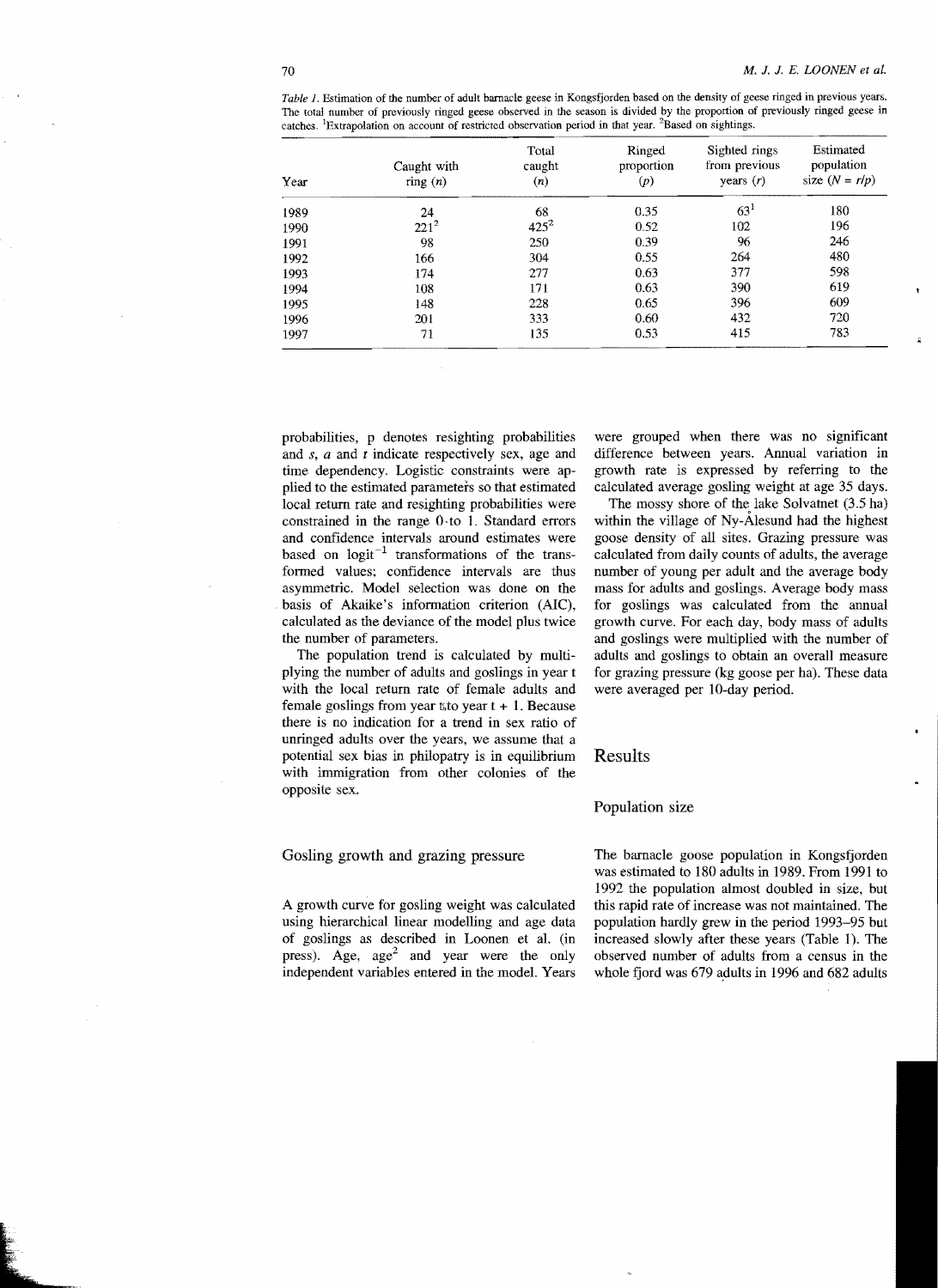| Year | Recognisable<br>and seen on<br>nest (n) | Number of<br>checked<br>nests(m) | Proportion<br>recognisable<br>pairs $(p)$ | Recognisable<br>families<br>seen $(r)$ | Population<br>estimate $(N)$ |
|------|-----------------------------------------|----------------------------------|-------------------------------------------|----------------------------------------|------------------------------|
| 1990 | 29                                      | 43                               | 0.67                                      | 41                                     | 61                           |
| 1991 | 20                                      | 30                               | 0.67                                      | 50                                     | 75                           |
| 1992 | 80                                      | 126                              | 0.63                                      | 77                                     | 122                          |
| 1993 | 137                                     | 214                              | 0.64                                      | 132                                    | 206                          |
| 1994 | 10                                      | 13                               | 0.77                                      | 13                                     | 17                           |
| 1995 | 69                                      | 94                               | 0.73                                      | 173                                    | 237                          |
| 1996 | 106                                     | 129                              | 0.82                                      | 188                                    | 229                          |
| 1997 | 141                                     | 180                              | 0.78                                      | 156                                    | 200                          |

*Table* 3. Mean daily survival rates (DSR) of goslings in recognisable families in different years. Standard errors ofDSR are smaller than 0.003. There is a significant positive trend in DSR over the rearing period in the years 1995, 1996 and 1997. In the regression equation day is expressed as July days  $(1 = 1$  July).

| Year | DSR    | F                  | ₽     | Regression              |
|------|--------|--------------------|-------|-------------------------|
| 1990 | 0.9985 | $F_{1,59} = 1.07$  | 0.305 |                         |
| 1991 | 0.9963 | $F_{1.55} = 0.28$  | 0.596 |                         |
| 1992 | 0.9762 | $F_{1.55} = 1.20$  | 0.279 |                         |
| 1993 | 0.9626 | $F_{1.56} = 0.61$  | 0.438 |                         |
| 1994 | 0.9353 | $F_{1,22} = 2.25$  | 0.148 |                         |
| 1995 | 0.9784 | $F_{1,51} = 6.08$  | 0.017 | $0.96868 + 0.00037*day$ |
| 1996 | 0.9944 | $F_{1,51} = 7.07$  | 0.010 | $0.98717 + 0.00024*day$ |
| 1997 | 0.9901 | $F_{1.50} = 20.03$ | 0.000 | $0.98166 + 0.00033*day$ |



Fig. I. The surviving fraction of goslings against date for different years. The surviving fraction is calculated by multiplying daily survival rates. There is a clear distinction between years with and

to 206 families in the period 1990-93, while there breeding islands during nest initiation and nearly was very little increase in the period 1993-97 all the nests were preyed on.

in 1997. The number of pairs with goslings (Table 2). In 1994, very few families were showed a similar pattern and increased from 61 observed because arctic foxes had access to the observed because arctic foxes had access to the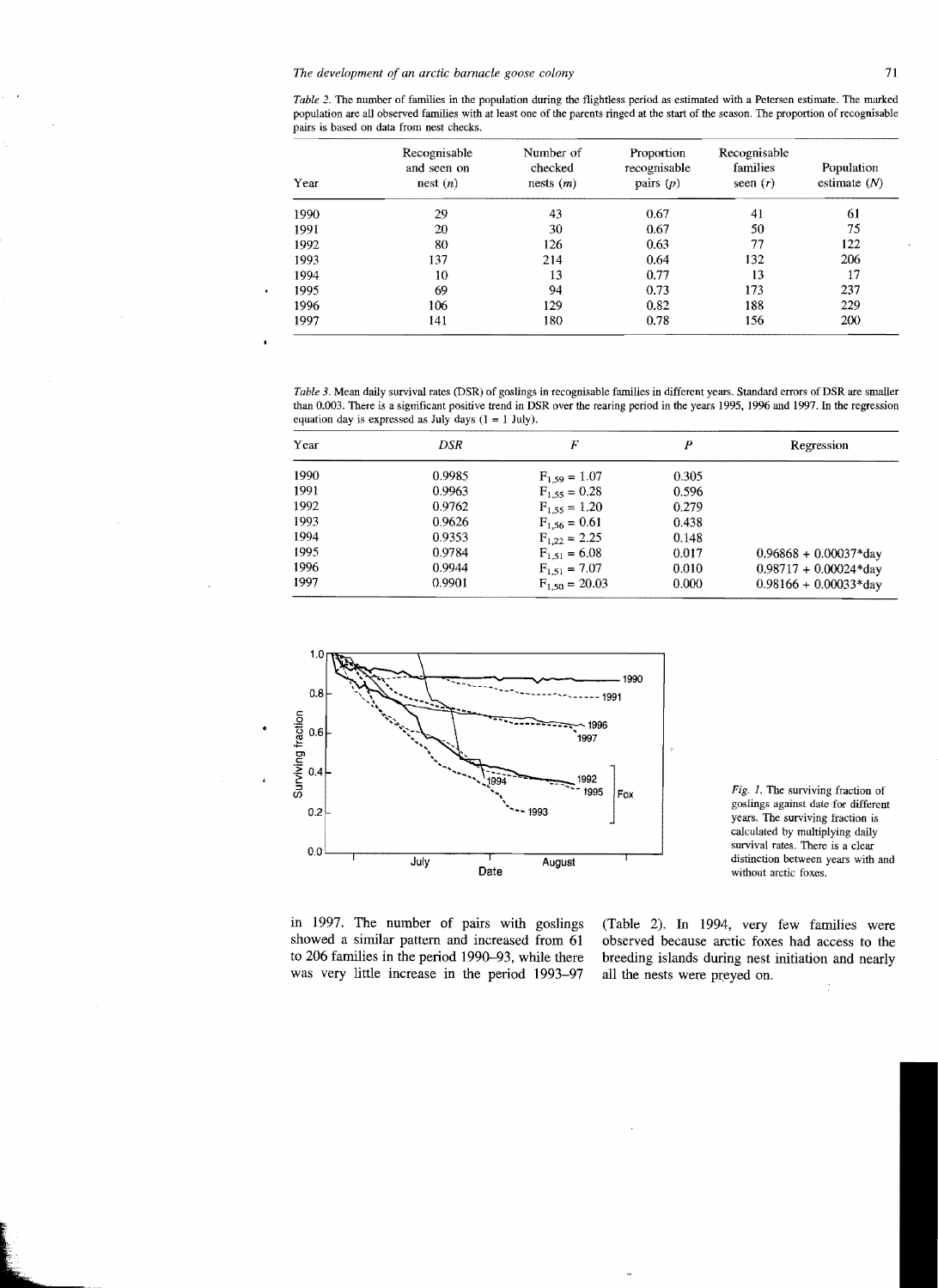|         |                                                       | Average family size                                                       |                 |                     | Average family size             |              | Pairs loosing |    | Average           |
|---------|-------------------------------------------------------|---------------------------------------------------------------------------|-----------------|---------------------|---------------------------------|--------------|---------------|----|-------------------|
|         |                                                       | first observation<br>ಕ                                                    |                 |                     | at last observation             |              | all goslings  |    | date of           |
| Year    | avg                                                   | (st. dev)                                                                 |                 | avg                 | (st. dev)                       |              |               | o  | observation       |
| 1990    |                                                       | (1.41)                                                                    |                 |                     | (1.44)                          |              |               |    | 24 Aug            |
|         |                                                       | í<br>(1.38)                                                               | $\delta$        | $\frac{3.13}{3.19}$ |                                 |              |               |    | 17 Aug            |
| 5263588 |                                                       |                                                                           | $\overline{84}$ | 2.00                |                                 |              |               | 32 | 16 Aug            |
|         |                                                       |                                                                           | 116             | 1.88                |                                 | 2            |               | 45 | 3 Aug             |
|         |                                                       | $\begin{array}{c} \n 21 \\ 21 \\ \hline\n 11 \\ \hline\n 0\n \end{array}$ | $\Xi$           | 1.67                |                                 |              |               | 45 | $27 \text{ July}$ |
|         |                                                       |                                                                           | 172             | 2.33                |                                 | $^{129}$     |               | 25 | Aug<br>∞          |
|         | ភ្នំ ភ្លុង ស្ពី ក្នុង អូ<br>ត្តូត ស្ពី ក្នុង ក្នុង អូ | (1.37)                                                                    | $\overline{14}$ | 2.96                | e sus sus<br>Sus sus<br>Sus sus | ଌ            |               |    | 17 Aug            |
| 1997    |                                                       | (1.05)                                                                    | 121             | 3.01                | (1.19)                          | $\mathbf{S}$ |               |    | 6 Aug             |

# Gosling production

The daily survival rate of goslings differed between years (Table 3) and was clearly affected by the presence of the arctic fox. The local population of arctic foxes was not enumerated, but the difference between years was obvious. No foxes were observed in the period when the geese are flightless in the surroundings of Ny-Alesund in 1990, 1991, 1996 and 1997, while we repeatedly saw patrolling foxes in the period 1992-95. **In** these years, gosling predation was observed on several occasions. The surviving fraction of goslings clearly reflected the difference in predation pressure between years with and without foxes (Fig. 1). While the arctic fox is the only identified predator after the goslings have reached the mainland, the glaucous gull *Larus hyperboreus* is an important predator on the breeding islands shortly after egg hatching. **In**  the years 1995, 1996 and 1997, there was a linear increase in the daily survival rate over the season. **In** the other years no significant trend was found (Table 3).

The average number of goslings per family at the first sighting varies from a low of 1.9 in 1994 to a high of 3.6 in 1991, while all other values range from 3.0 to 3.3 goslings per pair. The fraction of families which have lost all goslings and the average family size of the geese at the last



Fig. 2. The development of the barnacle goose population in Kongsfjorden, based on Petersen estimates. The adult birds are divided in those with and without hatching goslings. The number of goslings is divided in those dying before fledging and those surviving until fledging.

Table 4. Observed brood sizes of recognisable families at the first observation after hatching of the eggs, at the last observation, just before fledging and the proportion of families loosing all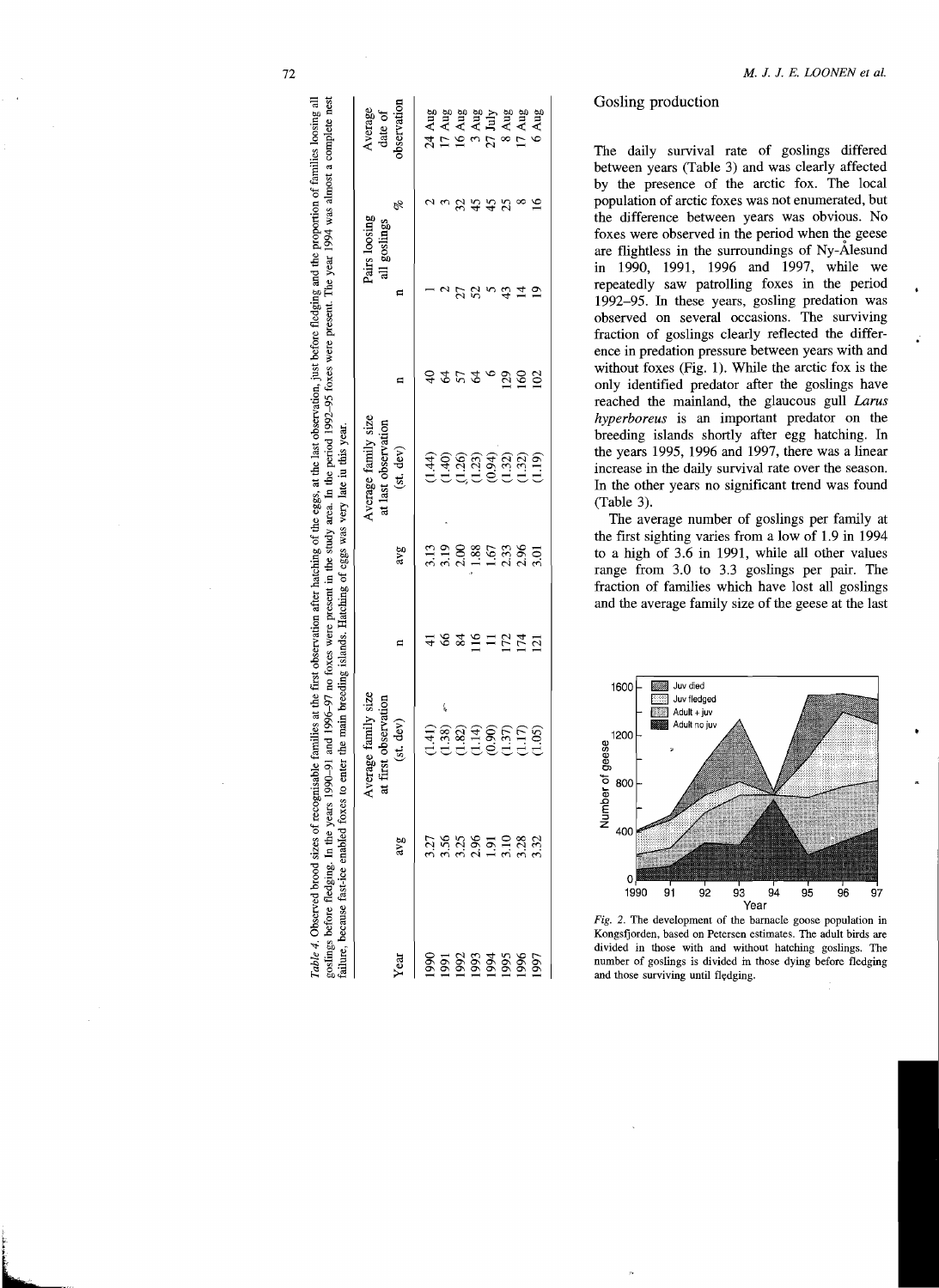*Table* 5. The total number of goslings at hatching, catching and fledging for the Kongsfjorden population of barnacle geese in different years. The values are calculated from the average family size at first observation of recognisable families. The surviving fraction S is calculated using values for daily survival rate DSR as given in Table 5. Date is expressed as July days  $(1 = 1 \text{ July})$ . 'No value available, average value over all years used.

| Year | Families<br>with<br>sightings | Estimated<br>total number<br>of families | Goslings<br>seen at<br>first obs. | Estimated<br>total number<br>goslings at<br>first obs. | Average<br>date<br>hatching          | Average<br>date<br>first obs. | Average<br>date<br>catching          |
|------|-------------------------------|------------------------------------------|-----------------------------------|--------------------------------------------------------|--------------------------------------|-------------------------------|--------------------------------------|
| 1990 | 41                            | 61                                       | 134                               | 199                                                    | 7.3                                  | 10.4                          | $36.1^{1}$                           |
| 1991 | 66                            | 75                                       | 235                               | 267                                                    | 6.2                                  | 11.9                          | 33.0                                 |
| 1992 | 84                            | 122                                      | 273                               | 397                                                    | 8.0                                  | 10.1                          | 39.1                                 |
| 1993 | 116                           | 206                                      | 343                               | 609                                                    | 6.9                                  | 7.8                           | 35.3                                 |
| 1994 | 11                            | 17                                       | 21                                | 33                                                     | 18.6                                 | 19.9                          |                                      |
| 1995 | 172                           | 237                                      | 533                               | 734                                                    | 6.5                                  | 12.0                          | 36.4                                 |
| 1996 | 174                           | 229                                      | 571                               | 752                                                    | 9.6                                  | 13.4                          | 34.4                                 |
| 1997 | 121                           | 200                                      | 388                               | 641                                                    | 8.0                                  | 10.5                          | 38.6                                 |
| Year | <sup>S</sup> hatch-first      | Number of<br>goslings at<br>hatching     |                                   | <sup>S</sup> first-catch                               | Number of<br>goslings at<br>catching | <sup>S</sup> first-fledg      | Number of<br>goslings at<br>fledging |
| 1990 | 0.9955                        | 200                                      |                                   | 0.9617                                                 | 192                                  | 0.9389                        | 187                                  |
| 1991 | 0.9780                        | 273                                      |                                   | 0.9251                                                 | 247                                  | 0.8654                        | 231                                  |
| 1992 | 0.9530                        | 416                                      |                                   | 0.4973                                                 | 197                                  | 0.3550                        | 141                                  |
| 1993 | 0.9626                        | 633                                      |                                   | 0.3573                                                 | 218                                  | 0.1869                        | 114                                  |
| 1994 | 0.9353                        | 35                                       |                                   |                                                        |                                      | 0.0527                        | 2                                    |
| 1995 | 0.8693                        | 845                                      |                                   | 0.5826                                                 | 428                                  | 0.4431                        | 325                                  |
| 1996 | 0.9704                        | 774                                      |                                   | 0.8616                                                 | 648                                  | 0.8255                        | 620                                  |
| 1997 | 0.9556                        | 671                                      |                                   | 0.7562                                                 | 485                                  | 0.7251                        | 465                                  |

*Table 6*. Resighting rate (p) and local return rate ( $\phi$ ) of barnacle geese as a function of time (t), sex (s) and age (a) using captureresighting data and program SURGE. NP = number of identifiable parameters, DEV = deviance, AIC = Akaike's Information Criterion. Model 7 has the lowest value for AIC and is selected as the final model, with effects of sex, age and time on local return rate and effects of age and time on local resighting rate.

| Model |                       | ΝP |   | DEV     | AIC     |
|-------|-----------------------|----|---|---------|---------|
|       | $\phi$ , $p$          | 2  |   | 5621.07 | 5625.07 |
| 2     | $\phi$ , $p(t)$       | 9  |   | 5384.29 | 5402.29 |
| 3     | $\phi$ (t), p         | 9  |   | 5370.66 | 5388.67 |
| 4     | $\phi$ (t), $p$ (t)   | 15 | ٠ | 5353.64 | 5384.64 |
|       | $\phi$ (at), $p$ (t)  | 21 |   | 4994.96 | 5036.96 |
| 6     | $\phi$ (at), $p$ (at) | 26 |   | 4963.35 | 5015.35 |
|       | $\phi$ (sat), p (at)  | 40 |   | 4889.04 | 4969.04 |
| 8     | $\phi$ (sat), $p$ (t) | 35 |   | 4920.28 | 4990.28 |
| 9     | $\phi$ (sat), p (sat) | 52 |   | 4872.26 | 4976.26 |

observation again clearly reflect the presence of the arctic fox (Table 4). The total gosling production varies from 2 goslings **in** 1994 to 620 in 1996 (Table 5). Fig. 2 shows the population size of adults and goslings in the Kongsfjorden population over the period 1990-97. The year

1994 is exceptional with almost no goslings because almost all nests were subject to predation, but over the entire study period, both the size of the adult population and the total population size of adults and goslings after hatching of the eggs were levelling off.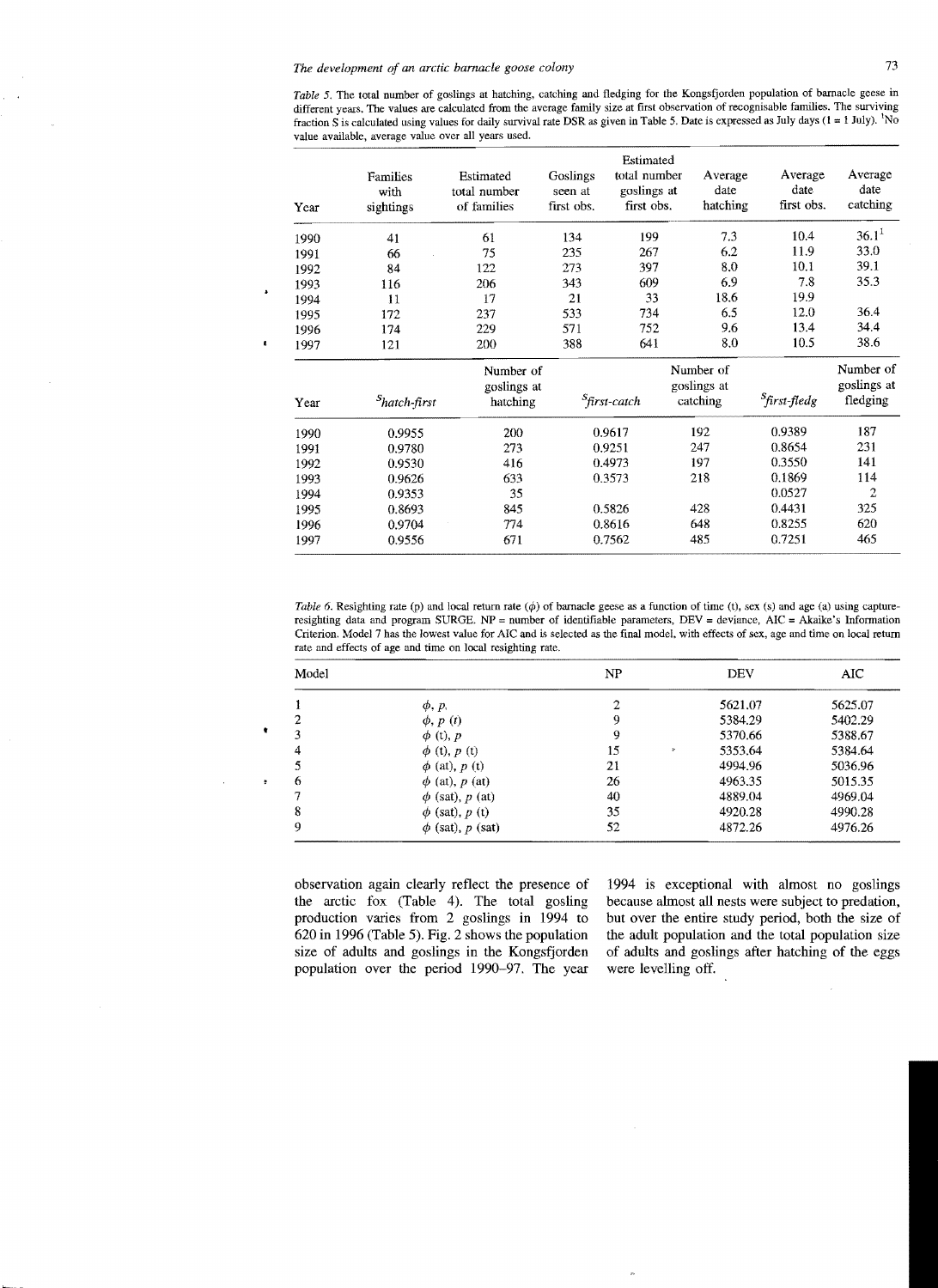| produced in 1994.               |                                                                                                  |                                                                                |                                      |                                      |                                                                                                  |                                                                                                                                                                                            |
|---------------------------------|--------------------------------------------------------------------------------------------------|--------------------------------------------------------------------------------|--------------------------------------|--------------------------------------|--------------------------------------------------------------------------------------------------|--------------------------------------------------------------------------------------------------------------------------------------------------------------------------------------------|
|                                 |                                                                                                  | Local return rate                                                              |                                      |                                      | Resighting                                                                                       |                                                                                                                                                                                            |
| Year                            | 1 year<br>Male                                                                                   | Male<br>adult                                                                  | Female<br>1 year                     | Female<br>adult                      | 1 year                                                                                           | Adult                                                                                                                                                                                      |
| 1990                            | 0.24 [0.08, 0.54]                                                                                | $0.90$ [0.74,0.96]<br>0.88 [0.76,0.95]<br>0.93 [0.86,0.97]<br>0.88 [0.82,0.93] | 0.23 [0.08,0.52]                     | 0.85 [0.68,0.94]<br>0.99 [0.75,1.00] | 0.65 [0.25,0.91]                                                                                 | $\begin{array}{c} 0.93 \ 0.82, 0.97 \\ 0.92 \ [0.85, 0.96] \\ 0.86 \ [0.81, 0.91] \\ 0.85 \ [0.81, 0.81] \\ 0.88 \ [0.81, 0.88] \\ 0.88 \ [0.85, 0.91] \\ 0.89 \ [0.85, 0.92] \end{array}$ |
| 58<br>58<br>58<br>58<br>58<br>5 |                                                                                                  |                                                                                |                                      | 0.91 [0.83,0.95]                     |                                                                                                  |                                                                                                                                                                                            |
|                                 | $\begin{array}{c} 0.38 \ [0.28, 0.48] \\ 0.38 \ [0.24, 0.55] \\ 0.27 \ [0.13, 0.49] \end{array}$ |                                                                                | 0.88 [0.78,0:94]<br>0.50 [0.36,0.64] | 0.96 [0.91,0.99]                     | $\begin{array}{c} 0.78 \ [0.69, 0.86] \\ 0.59 \ [0.43, 0.73] \\ 0.81 \ [0.55, 0.94] \end{array}$ |                                                                                                                                                                                            |
|                                 |                                                                                                  | $\begin{array}{c} 0.81 \ [0.75, 0.86] \\ 0.83 \ [0.77, 0.87] \end{array}$      | $0.40$ [0.24,0.57]                   | 0.83 [0.78,0.88]                     |                                                                                                  |                                                                                                                                                                                            |
|                                 |                                                                                                  |                                                                                |                                      | 0.81 [0.76,0.86]                     |                                                                                                  |                                                                                                                                                                                            |
| 1996                            | 0.39 [0.26,0.55]                                                                                 | 0.82 [0.75,0.87]                                                               | $0.49$ [0.36,0.63]                   | 0.85 [0.79,0.89]                     | 0.72 [0.55,0.85]                                                                                 | 0.94 [0.90,0.97]                                                                                                                                                                           |
|                                 |                                                                                                  |                                                                                |                                      |                                      |                                                                                                  |                                                                                                                                                                                            |

Table 7. Estimates for local return rate and resighting for barnacle geese in Kongsfjorden. Between brackets, the 95% confidence interval is given. "No gosings ringed in 1990, "no goslings

74 M. *1. 1. E. LOONEN et at.* 

### Local return rate

Table 6 shows the various models which were compared in this study. In the final model local return rate varied with age, sex and time and resighting rate varied with age and time. Local return rate estimates over the period 1989 to 1996 for two age classes and two sexes are given in Fig. 3 and Table 7. For geese ringed as goslings, local return rate in the first year is higher for females than for males  $(\Delta \text{deviance} = 50.54, \text{ df} = 5,$  $P < 0.001$ ). The difference is largest in 1991, when 88% of the females returned and only 38% of the males. In later years, the difference is on average 12%. For adult geese, there was also a significant difference in local return rate ( $\Delta$ deviance = 17.49, df = 8,  $P = 0.025$ : 86% of the males returned while 89% of the females returned. The estimates for local return rate in adults show a decline over the years. Although this trend is nonsignificant, it will affect the calculated population size.

In the final model for local return rate, the resighting rate of all geese was year-specific. The resighting rate differed between adults and birds ringed as gosling in their first year after ringing ( $\Delta$ deviance = 31.241, df = 5,  $P = 0.000$ ). There was no significant difference between sexes in resighting possibility ( $\Delta$ deviance = 16.776, df = 12,  $P = 0.158$ ). The resighting rate varied from 0.52 to 0.81 for yearlings (ringed as gosling), and from 0.85 to 0.94 for adults (Table 7). The population trend calculated with the Petersen



t.

á

Fig. 3. Local return rate of barnacle geese to the Kongsfjorden area in different years, per sex and age.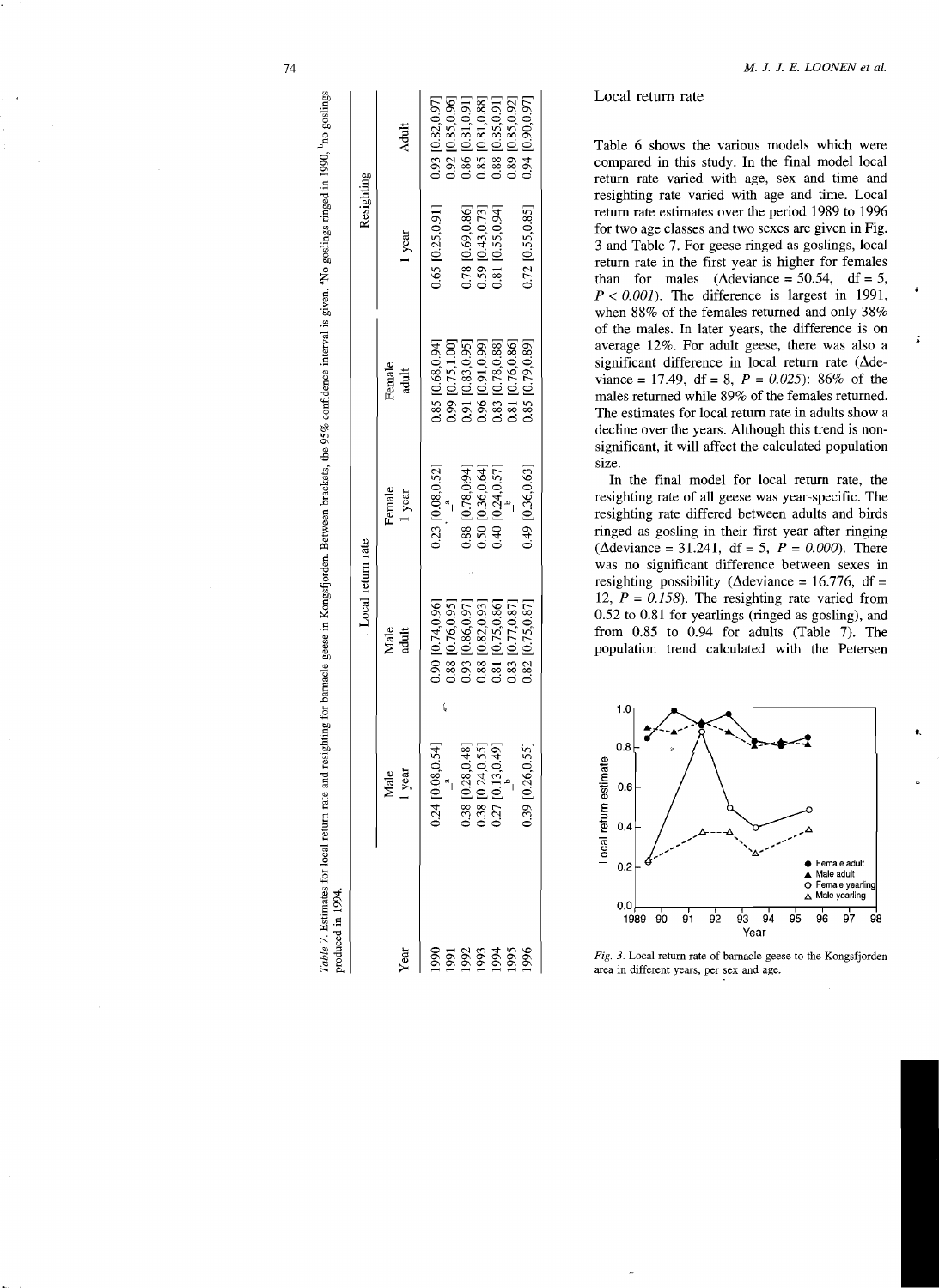

*Fig.* 4. The barnacle goose population in Kongsfjorden. Petersen estimates for each year are compared with a population trend based on local return rates and gosling production. In 1996 and 1997, the number of adults was also counted in the entire fjord  $(\blacklozenge)$ .



*Fig.* 5. Body mass of goslings at age 35 days in different years as calculated from growth curves. In years without arctic foxes, body mass is over 200 gram heavier than in years when arctic foxes are present.

estimate matches with the trend calculated from the local return rate and the total number of goslings produced (Fig. 4).

#### Grazing pressure and gosling growth

The weight of the goslings differed enormously between fox and non-fox years (Fig. 5). In a year without foxes, the goslings were on average 245 grams heavier than in years when foxes were present in the study area.

The grazing pressure on the shores of the lake



Fig. 6. Grazing pressure of barnacle geese on the shore of the lake, Solvatnet. the site with the highest goose density in Kongsfjorden. Grazing pressure is expressed as the combined body mass of adults and goslings present.

Solvatnet increased slightly in the period 1991-93 from 31 to 41 kg goose/ha. In 1993-96 there was a clear decreasing trend in grazing pressure, with an average grazing pressure in 1996 of only 16 kg gooselha. In 1994, there were almost no families. Non-breeders and failed breeders moulted earlier (Loonen 1997) and most geese left the area after fledging in the end of July. In 1993, the grazing pressure was highest in August. This reflected the concentration of the geese close to safe water as a reaction to the constant presence of foxes (Stahl & Loonen 1998, this volume). In all other years the pattern was rather similar, with the highest grazing pressure just after hatch and a declining grazing pressure over the rest of the summer, until the families have fledged around 20 August (Fig. 6).

# Discussion

The number of barnacle geese in Kongsfjorden was estimated using three independent methods. All three methods, the Petersen estimate, the simulated population growth using total gosling production and local return rate estimates, and the census data, result in corresponding estimates with a similar pattern over time (Fig. 4). There might have been an underestimation of the population size in 1991 using a Petersen estimate because the sum of the calculated number of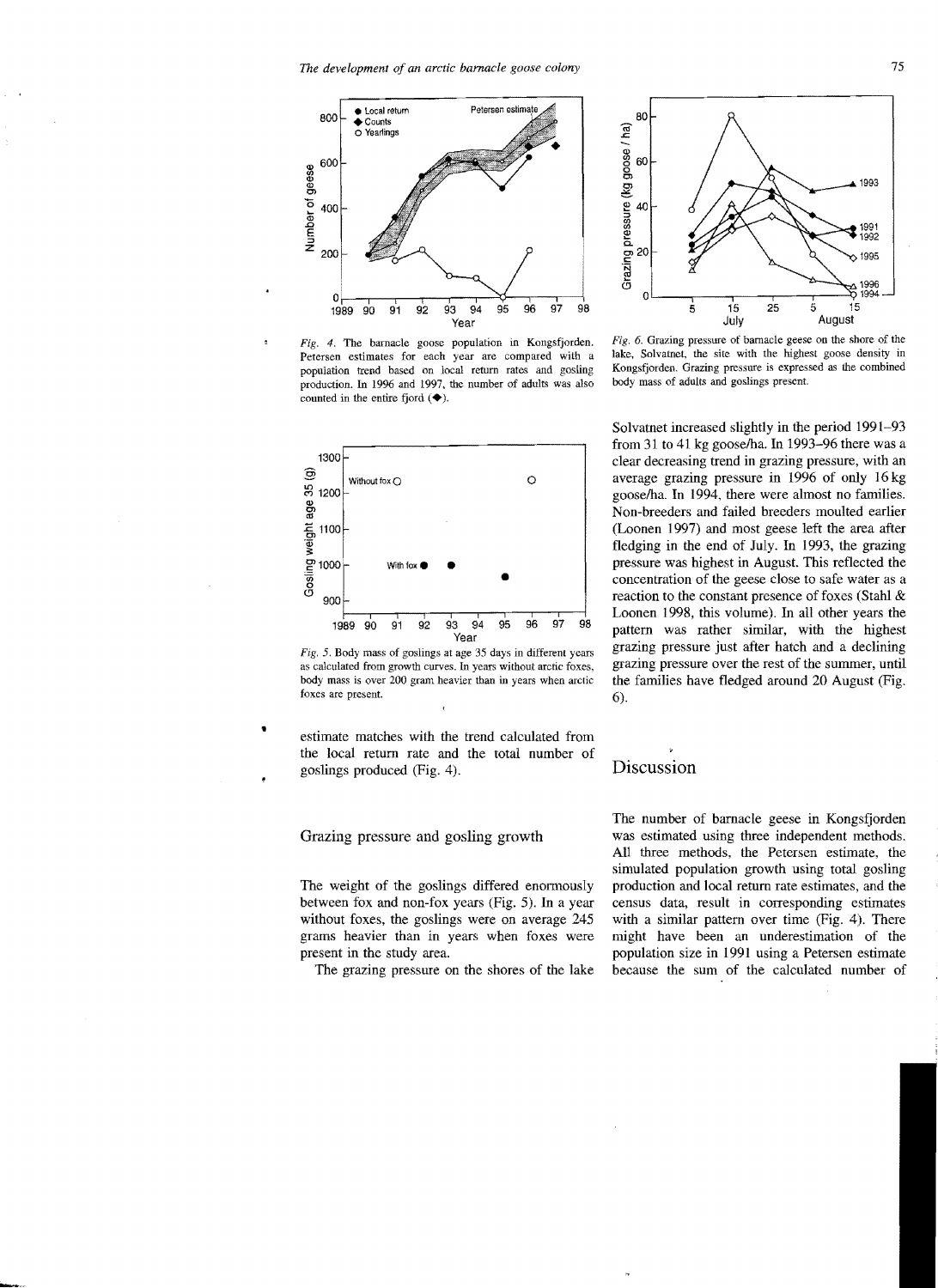

Fig. 7. A negative relation between the number of goslings produced and the grazing pressure on the mossy shore of the lake, Solvatnet ( $F_{1,4} = 35.94$ , P = 0.004). When the geese are able to use the tundra and rely less on the vegetation close to water, the total production of goslings in the colony is greater, and the goslings are heavier.

yearlings from 1990 and the number of families observed in 1991 exceed the Petersen estimate.

There is a significant variation between years in local return rate of the geese. Tombre et al. (1998b, this volume) showed that population size is most sensitive to changes in adult survival. Even small differences in local return rate will affect the local population growth. Local return rate is the product of survival and the proportion of living individuals which return to the natal colony. A change in survival will affect the total size of the Svalbard barnacle goose population, but a change in the proportion of living individuals returning to the natal colony only affects the distribution of the birds. However, if the probability of successful reproduction elsewhere differs, emigration might have an indirect effect on population size. A survival analysis, including sightings from the wintering grounds is necessary to discriminate between survival and local return rate and to show a density dependent effect on survival in our study colony. The sex difference in local return rate is probably caused by more males moving to other colonies than females (Anderson et al. 1992) as there is no indication of sex-biased mortality from the wintering grounds (1. M. Black, pers. comm.).

The continuous decline in the growth of goslings, adult size and adult body condition in the period prior and up to 1996 (Loonen et a1. 1997) can be taken to indicate a densitydependent increase in competition for food. Gosling survival is related to gosling size (Owen & Black 1989; Loonen et al. in press), and the declining trend in female gosling survival found in this study could be explained by the decline in growth rate. However, in 1996 the growth of goslings was substantial and the growth curve did not differ from the growth curve of 1991. The local presence of the arctic fox thus seemed to be a major factor affecting the growth of goslings. In the years 1996 and 1997, geese used the areas close to the village to a lesser extent and were spread out over the tundra. The absence of a predator allowed the geese to exploit the tundra vegetation without any risk of predation (Stahl & Loonen 1998, this volume). The grazing pressure on the moss vegetation along the lake shores declined, although the number of geese increased. Arctic foxes could have decreased the competition for food by killing many goslings, but the net result of their presence is an increase in competition due to a restriction of the feeding range of the geese. This effect leads to the unexpected negative relationship between the number of goslings produced and the total grazing pressure in the most important brood rearing site (Fig. 7).

Is there evidence for density dependence on gosling production in the absence of arctic foxes? A comparison between the years 1990 and 1991 against 1996 and 1997 gives very little indication for density dependence at this stage of population development. While the number of families increased from 75 to 229 (Table 2), there was hardly any change in reproductive success (Table 4). The average brood size at first sighting was 3.3 in three of the four years. The percentage of families loosing all their goslings increased from 2 to 16% ( $\chi^2$  = 11.91, df = 3, P = 0.008), but this trend could also have been caused by the increasing amount of data on brood sizes at hatching of the eggs. The brood size of families which successfully fledged at least one young also showed a marginal decrease from 3.1 to 3.0 goslings (Table 4). All these changes are very small compared to the threefold increase in population size.

Several authors have questioned the generality of the concept of density-dependent population regulation (reviewed in Sinclair 1989), and the recent unexpected increase in total size of the Svalbard bamacle goose population could support this doubt. However. while our study shows that density dependence on the breeding grounds exists in fox years, the variable presence of predators has a heavy effect on food availability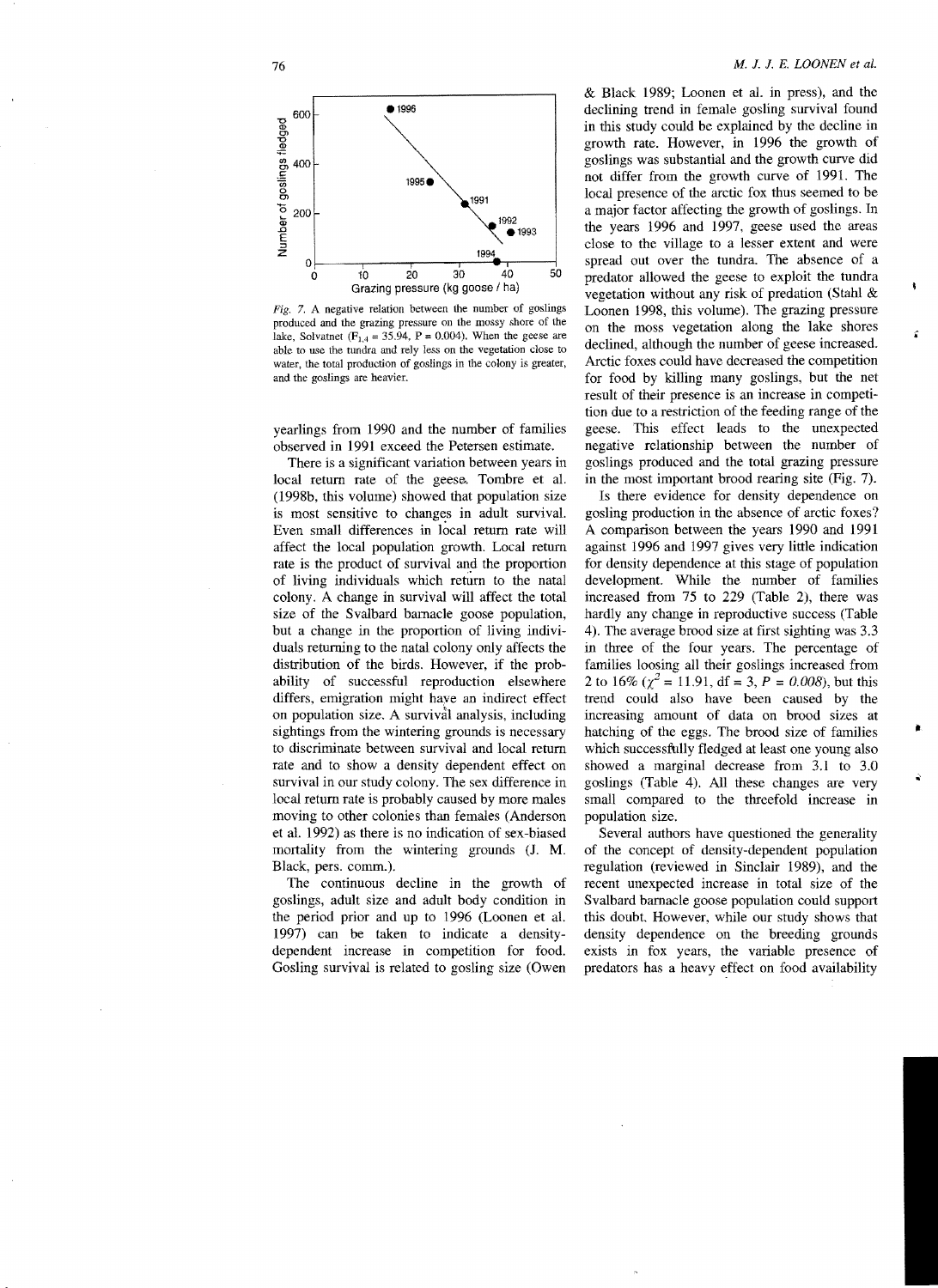#### *The development of an arctic barnacle goose colony* 77

for the geese. If the foxes fail to reappear, there is no indication for density dependence at the present population size. However, if arctic foxes were to become permanent residents, a decline of the local population size to a lower equilibrium could be expected.

What determines the variable presence of arctic foxes? There is no clear explanation for the absence of arctic foxes in our study area in the years 1990-91 and 1996-97. Because the mainland in the Kongsfjorden area is relatively small and enclosed by glaciers, there is very little possibility for arctic foxes to migrate in and out of the area after ice breakup. Geese are migratory birds and are only potential prey from egg laying (beginning of June) to the end of wing moulting and the fledging of the goslings (end of August). Experiments with supplying food to fox dens have somewhat surprisingly failed to show that supplementary food during summer affects the reproductive output of the arctic fox (Tanncrfeldt et al. 1994). Density dependence of the barnacle goose population caused by a numerical response of foxes following an increase in goose numbers is therefore unexpected.

 $\pmb{\cdot}$ 

On the European and Asian continents, arctic fox numbers are closely linked to lemming cycles, and the question whether or not the lemming cycles are caused by predation or by other factors is still not solved (Chitty 1996). In SValbard, microtines are absent apart from one small population near a deserted mining town. Here, carcasses of reindeer and ptarmigan are the major winter food, and the numbers of arctic foxes respond to fluctuations in the availability of these items during winter (Prestrud 1992). The significance of long-distance movement of foxes over the winter ice remains an open question.<br>The arctic fox is the main predator of goose

eggs and young in Svalbard (Madsen et al. 1992; Frafjord 1993a, b). Arctic foxes can greatly affect the reproductive output of arctic birds. The large fluctuations in the breeding success of waders and brent geese *Branta bernicla bernicla* breeding in Taimyr have been linked to the cyclic presence of large numbers of arctic foxes (Roselaar 1979; Summers 1986; Underhill et al. 1993). When foxes have access to breeding islands, almost all nests are depredated, and the reproductive output is low or absent (Madsen et al. 1992; Birkhead & Nettleship 1995; Tombre 1995).

The variable presence of arctic foxes in our study area generated fluctuations in reproductive output and hence irregularities in population growth. The arctic fox restricted barnacle goose breeding localities to islands (Tombre et aL 1998a, this volume) and restricted moulting and brood rearing areas to the vicinity of open water (Stahl & Loonen 1998, this volume). Predation affected the number of goslings but also had indirect effects on survival during autumn migration by reducing gosling growth and adult body condition (Loonen et al. 1997). When arctic foxes are present during brood rearing, the brood rearing phase becomes an important candidate for density dependence. Without arctic foxes present in the area, geese escape from density dependence at present density.

*Acknowledgements.* - A study on Ihis scale is not possible without support of many people and institutions. We want to thank the Norwegian Polar Institute, Kings Bay A/S and the Plancius Foundation for logistic support, the Governor of Svalbard for permission to catch and ring geese and the Wildfowl and Wetlands Trust and Stavanger Musenm for providing rings. R. Drent made this whole study possible with scientific guidance and financial support. IT was financially supported by the Norwegian Research Council (TERRØK) and the Norwegian Institute for Nature Research. We are very grateful for field assistance given by I. Alsos, C. Bakker, C. Bishop, A. Boele, L. Bruinzeel, N. Cox, L. Dalhaug. R. Drenl, D. Heg, D. Kuijper, E, Munneke, K Oosterbeek, J. Stahl. R, van der Wal and many other helping hands. J. Black provided sightings from the wintering grounds gathered by a team of people at Caerlaverock, Scotland. E, Cooch helped by providing SURGE software and documentation via internet.

# References

- Anderson. M. G., Rhymer, J. M. & Rohwer, F. C. 1992: Philopatry, dispersal, and the genetic structure of waterfowl populations. Pp. 365-395 in Batt, B. D. J., Afton, A. D., Anderson, M. G., Ankney, C. D., Johnson, D. H., Kadlec, J. A. and Krapu G, L. (eds.): *Ecology and management of breeding wateifowl.* University of Minnesota Press, Minneapolis.
- Birkhead, T. R. & Nettleship, D. N. 1995: Arctic fox influence on a seabird community in Labrador: a natural experiment. *Wilson Bull. 107, 397-412.*
- Black, J. M. 1998: Flyway Plan for the Svalbard population of barnacle geese: A summary. Pp. 29-40 in Mehlum, F., Black. J. M. & Madsen, 1. (eds.): Research on Arctic Geese. Proceedings of the Svalbard Goose Symposium. Oslo, Norway, 23-26 September 1997. *Norsk Polarinst. Skr. 200.*  this volume.
- Chitty, D. 1996: *Do lemmings commit suicide? Beautiful hypotheses and ugly facts.* Oxford University Press, Oxford.
- Cooch, E. G., Lank, D. B., Rockwell, R. F. & Cooke. F. 1991: Long-term decline in body size in a snow goose population: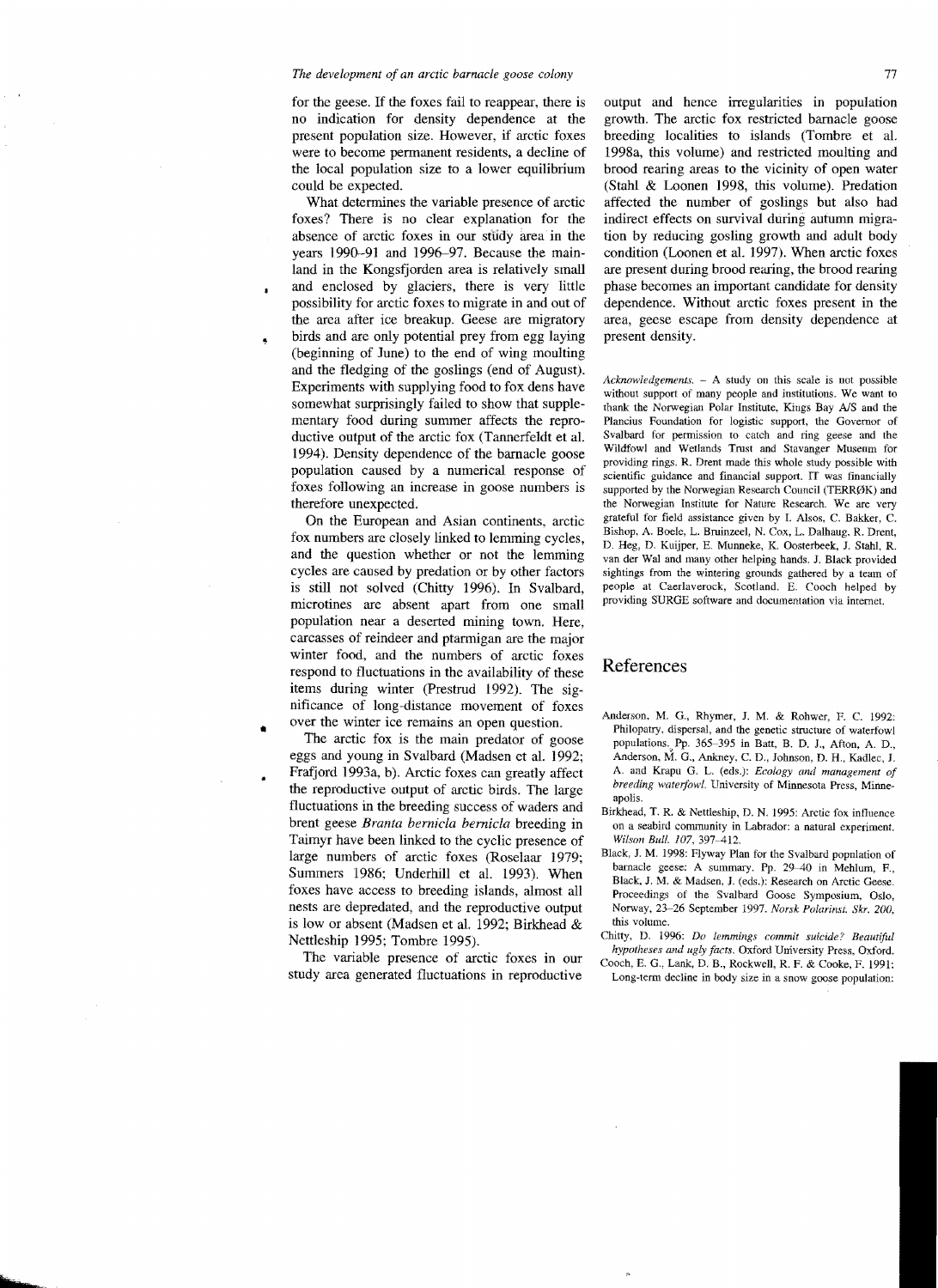evidence of environmental degradation? J. *Anim. Ecol. 60,*  483-496.

- Cooch, E. G., Pradel, R. & Nur, N. 1997: *A practical guide to mark-recapture analysis using SURGE-2nd edition.* Centre d'Ecologie Fonctionelle et Evolutive-CNRS, Montpellier, France. 125 pp.
- Ebbinge, B. S. 1985: Factors determining the population size of arctic-breeding geese wintering in western Europe. *Ardea 73,*  121-128.
- Ebbinge, B. S. 1991: The impact of hunting on mortality rates and spatial distribution of geese wintering in the Western Palearetic. *Ardea* 79, 197-210.
- Flint, P. L., Pollock, K. H., Thomas, D. & Sedinger, J. S. 1995: Estimating prcfledging survival: allowing for brood mixing and dependence among brood mates. J. *Wildl. Manage. 59,*  448-455.
- Frafjord, K. 1993a: The arctic fox as a predator of tbe Svalbard pink-footed goose. *Fauna* 46, 10-14
- Frafjord. K. 1993b: Food habits of arctic foxes *(Alopex lagopus)* on the western coast of Svalbard. *Arctic* 46, 49-54.
- Francis, C. M., Richards, M. H., Cooke, F. & Rockwell, R. F. 1992: Long-term changes in survival rates of lesser snow geese. *Ecol.* 73, 1346-1362.
- Gadallah, F. L. & Jefferies, R. L. 1995: Forage quality in brood rearing areas of the lesser snow goose and the growth of captive goslings. J. Appl. Ecol. 32, 276-287.
- Groot Bruinderink, G. W. T. A. 1989: The impact of wild geese visiting improved grasslands in tbe Netherlands. J. *Appl. Ecol.* 26, 131-146.
- Kerbes, R. H., Kotanen, P. M..& Jefferies, R. L. 1990: Destruction of wetland habitats by lesser snow geese a keystone species on the west coast of Hudson Bay Canada. J. *Appl. Ecol.* 27, 242-258.
- Kotanen, P. & Jefferies, R. L. 1997: Long-term destruction of sub-arctic wetland vegetation by lesser snow geese. *EcoSci.*  4, 179-182.
- Lack, D. 1966: Population studies of birds. Clarendon Press, Oxford.
- Larsson, K. & Forslund, P. 1994: Population dynanrics of the barnacle goose *Brama leucopsis* in tbe Baltic area: densitydependent effects on reproduction. 1. *Anim. Ecol. 63,*  954-962.
- Lebreton, J. D., Burnham, K. P., Clobert, J. & Anderson, D. R. 1992: Modelling survival and testing biological hypothesis using marked animals: a unified approacb with case studies. *Ecol. Monogr.* 62.67-118.
- Loonen, M. J. J. E. 1997: *Goose breeding ecology: overcoming successive hurdles 10 raise goslings.* Ph.D. thesis University of Groningen, Groningen, The Netherlands.
- Loonen, M. J. J. E., Oosterbeek, K. & Drent, R. H. 1997: Variation in growth and adult size in Barnacle Geese *Brama leucopsis:* evidence for density dependence. *Ardea* 85, 177-192.
- Loonen, M. J. J. E., Bruinzeel, L. W. Black, J. M. & Drent, R. H. in press: The benefit of large broods in Barnacle Geese: a study using natural and experimental manipUlations. J. *Anim. Ecol.*
- Madsen, J. 1987: Status and management of goose populations in Europe, with special reference to populations resting and breeding in Denmark. *Dan. Rev. Game BioI.* 12(4), 1-76.
- Madsen, J. 1991: Status and trends of goose populations in the Western Palearetic in tbe 1980s. *Ardea* 79. 113-122.
- Madsen, J., Bregnballe, T. & Hastrup, A. 1992: Impact of the arctic fox *Alopex lagopus* on nesting success of geese in southeast SValbard, 1989. *Polar Res.* 11, 35-39.
- Mehlurn, F. 1998: Areas in Svalbard important for geese during the pre-breeding, breeding and post-breeding periods. Pp. 41-55 in Mehlurn, F., Black, J. M. & Madsen, J. (cds.): Research on Arctic Geese. Proceedings of the Svalbard Goose Symposium, Oslo, Norway, 23-26 September 1997. *Norsk Polarinst. Skr. 200, this volume.*
- Nicholson, A. J. 1933: The balance of animal populations. J. *Anim. Ecol.* 2, 132-178.
- Owen, M. 1982: Population dynaruics of Svalbard Barnacle Geese 1970-1980. The rate, pattern and causes of mortality as determined by individual marking. Aquila 89, 229-247.
- Owen, M. 1990: The damage-conservation interface illustrated by geese. *Ibis 132. 238-252.*
- Owen, M. & Black:, J. M. 1989: Factors affecting the survival of Barnacle Geese on nrigration from the breeding grounds. J. Anim. Ecol. 58, 603-617.
- Owen, M. & Black, J. M. 1991: Geese and tbeir future fortune. *Ibis 133 suppl. 1, 28-35.*
- Patterson, L 1991: Conflict between geese and agriculture; does goose grazing cause damage to crops? *Ardea* 79, 179-186.
- Pettifor, R., Black, J. M., Owen, M., Rowcliffe, J. M. & Patterson, D. 1998: Growth of the Svalbard barnacle goose *Branta leucopsis* winter population 1958-1996: An initial review of temporal demographic changes. Pp. 147-164 in Mehlum, F., Black:, J. M. & Madsen, J. (eds.): Research on Arctic Geese. Proceedings of the Svalbard Goose Symposium, Oslo, Norway, 23-26 September 1997. *Norsk Polarinst. Skr. 200*, this volume.
- Prestrud, P. 1992: Food habits and observations of the hunting behaviour of Arctic Foxes, *Alopex lagopus*, in Svalbard. Can, *Field-Nat. 106, 225-236.*
- Prestrud, P., Black, J. M. & Owen, M. 1989: The relationship between an increasing barnacle goose population and the number and size of colonies in Svalbard. *Wildjowl40, 32-·38.*
- Roselaar, C. S. 1979: Fluctuaties in aantallen Krombekstrandlopers *Calldris jerruginea. Watervogeis* 4, 202-210.
- Roweliffe, J. M., Pettifor, R. A., Black, J. M. & Owen, M. 1995: *Population viability analysis of Svalbard Barnacle Geese.* Wildfowl and Wetlands Trust, Slimbridge, England.
- Seber, G. A. F. 1973: *The estimation of animal abundance and related parameters.* GriffIn, London.
- Sinclair, A. R. E. 1989: Population regulation of animals. pp. 197-241 in Cherett, J. M. (ed.): *Ecological concepts.*  Blackwell, Oxford.
- Stahl, J. & Loonen, M. J. J. E. 1998: Effects of predation risk on site selection of barnacle geese during brood rearing. pp. 91-98 in Mehlum, F., Blaek, J.M. & Madsen, J. (cds.): Research on Arctic Geese. Proceedings of the Svalbard Goose Symposium, Oslo, Norway. 23-26 September 1997. *Norsk Polarinst. Skr. 200,* this volume.
- Summers, R. W. 1986: Breeding production of dark-bellied brent geese *Brama b. bemicla* in relation to lemming cycles. *Bird Study* 33, 105-108.
- Tannerfeldt, M., Angerbjorn, A. & Arvidson, B. 1994: The effect of summer feeding on juvenile arctic fox survival: a field experiment. *Ecogr.* 17, 88-96.
- Tombre. 1. M. 1995: Reproductive effort in high-arctic barnacle geese; tbe importance of body mass and the date of egg laying. Dr.scient.thesis, University of Tromsø, Norway.
- Tombre, I. M., Mehlum, F. & Loonen, M. J. J. E. 1998a: The Kongsfjorden colony of barnacle geese: Nest distribution and